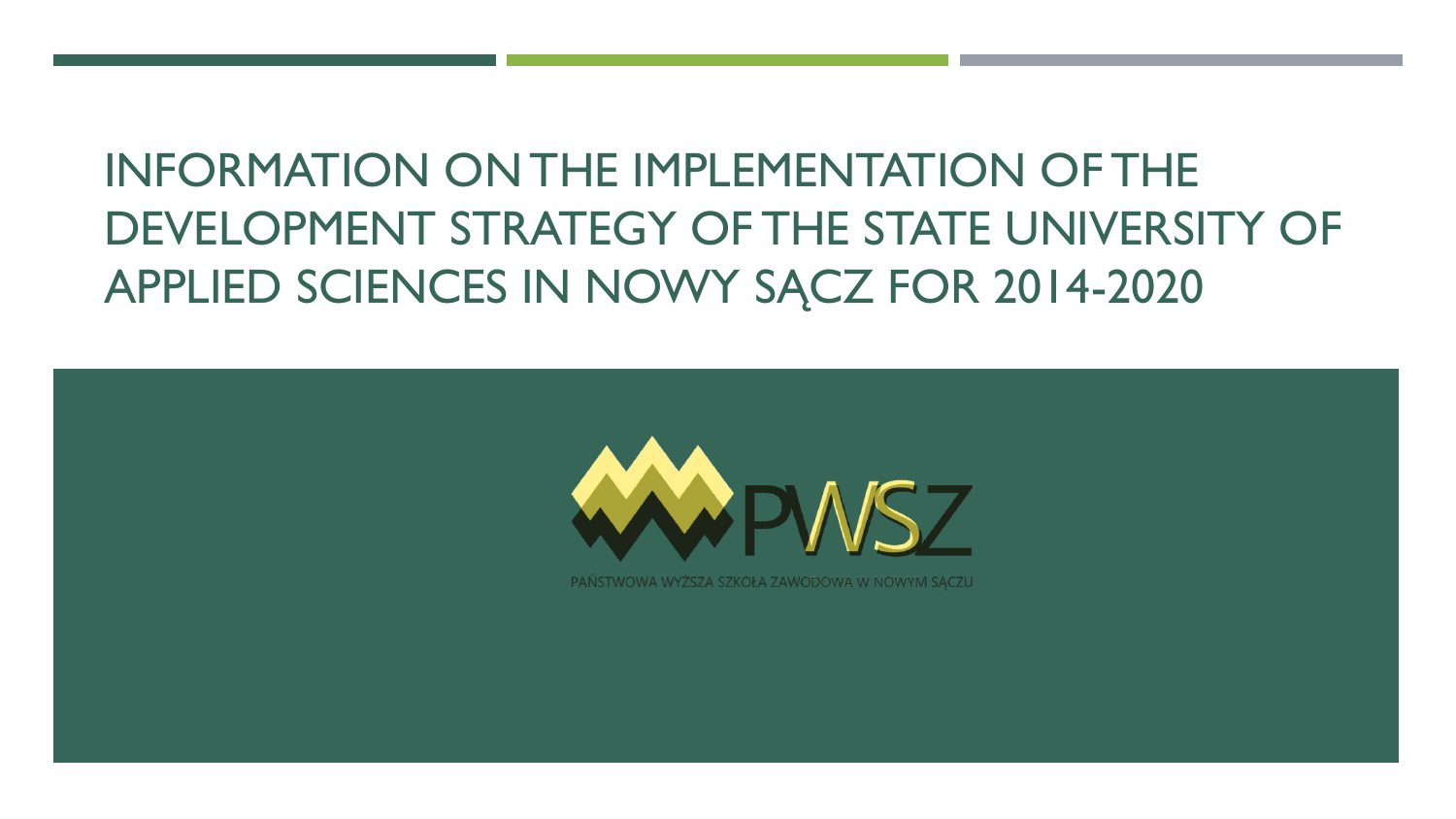### IMPORTANT IN SUSTAINABLE

- As part of sustainable development, the university must be socially responsible for the student, graduate, research, teaching and administrative staff.
- **Universities do not function in a vacuum, they are also part of the labor market.**
- Developing partnership of the academic community for the development of social responsibility of Polish universities and shaping the mission of higher education in Poland based on the principles of sustainable development.
- Voluntary commitment of universities to promote the idea of sustainable and social development responsibility in educational programs, research, and management and organizational solutions of universities.
- Building a broad social awareness of the role of universities in shaping conditions for sustainable development socio-economic country.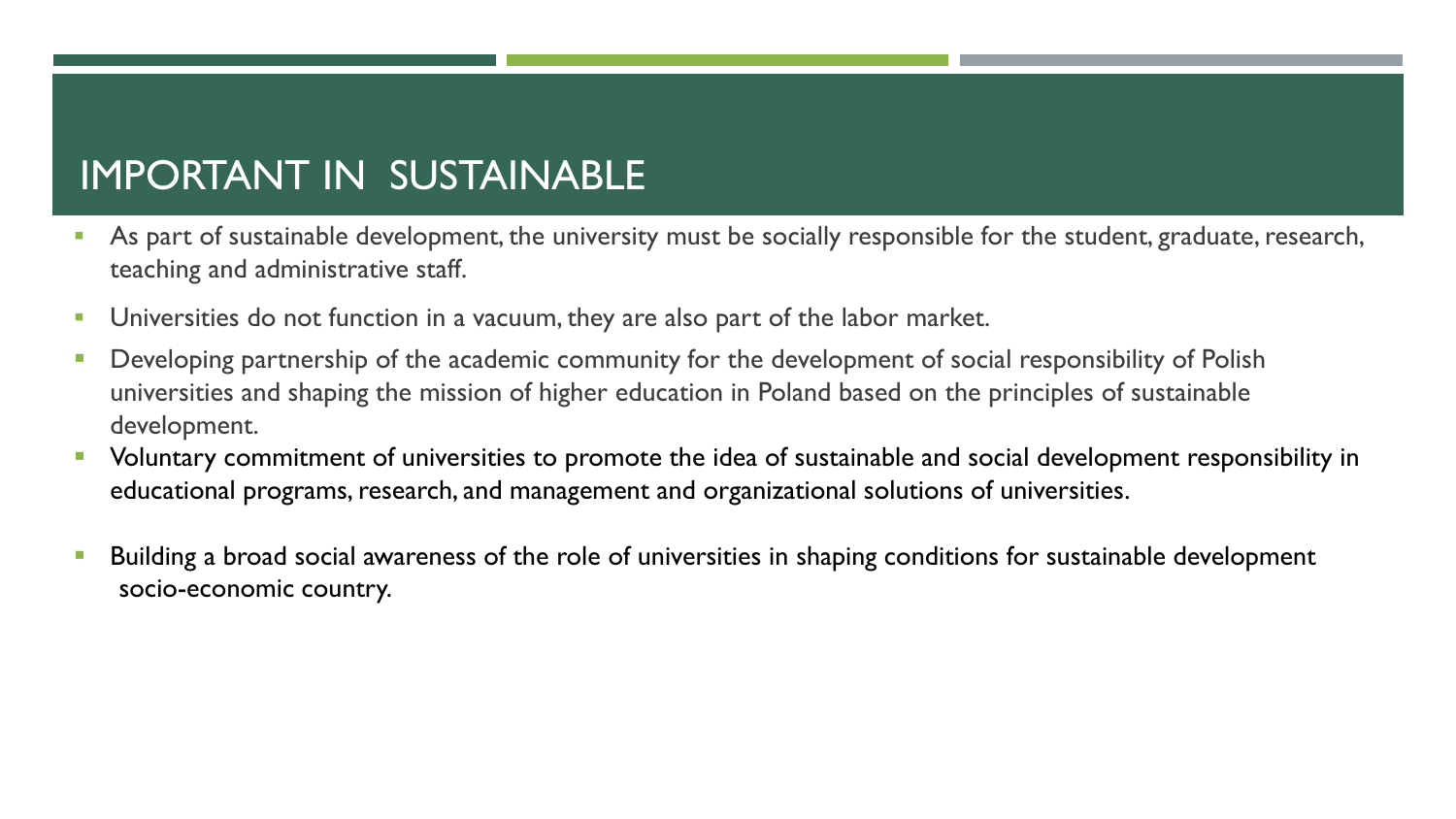### UNIVERSITY MISSION

- **The State University of Applied Sciences in Nowy Sacz, from the moment of its establishment, has been** developing education with a practical profile in full-time, part-time and postgraduate studies in many areas of knowledge.
- **The university creates conditions for educating talented youth close to their place of residence, meeting the** intellectual aspirations of the region's inhabitants and the dynamic needs of the modern labor market.
- We also create opportunities for continuing second and third cycle studies, studies at domestic and foreign universities. In this area, we draw the best practices from recognized universities in Europe, actively participating in academic international cooperation.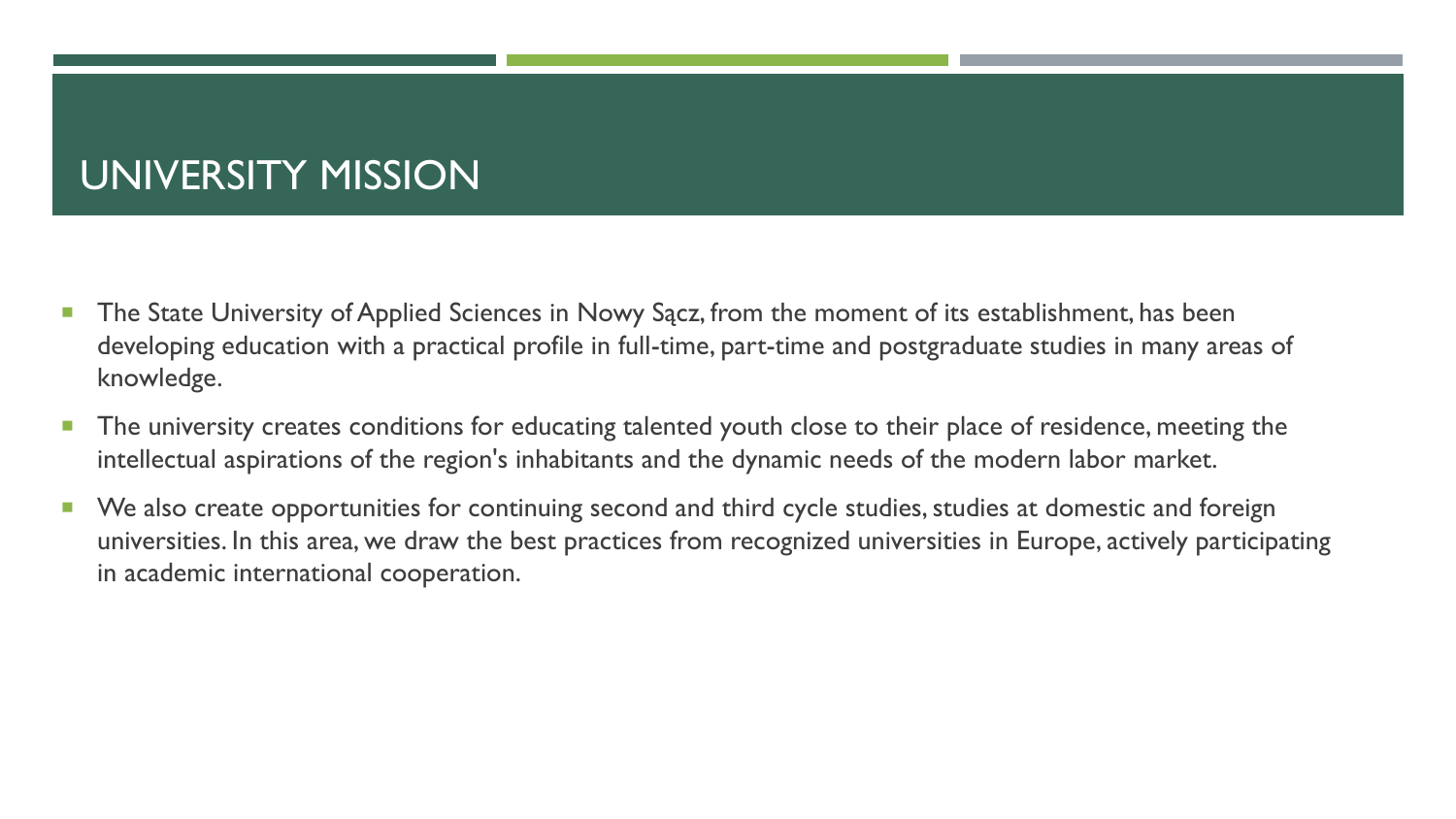## THE LEVEL OF EDUCATION PROVIDES UNIVERSITY GRADUATES COMPETITIVE POSITIONS ON THE LABOR MARKET.

As part of activities supporting sustainable development of the University, the University undertakes local activities such as:

- **Constantly monitors the labor market and the development of enterprises so that our graduate is also its creator.**
- **The lifelong learning offer was adjusted to potential audiences of different ages.**
- **Consulting with external institutions draft study programs (with supervisory staff, employers: school principals, local**  $\blacksquare$ governments, business, health service).
- New cooperation agreements were signed with workplaces of the local environment regarding training needs for employees and the current cooperation was continued.Uruchomiono nowe kierunki studiów po konsultacji z lokalnymi przedsiębiorcami

The University has an integrated Education Quality Assurance System which strengthens the position of graduates on the competitive labor market.

These activities translate into global sustainable development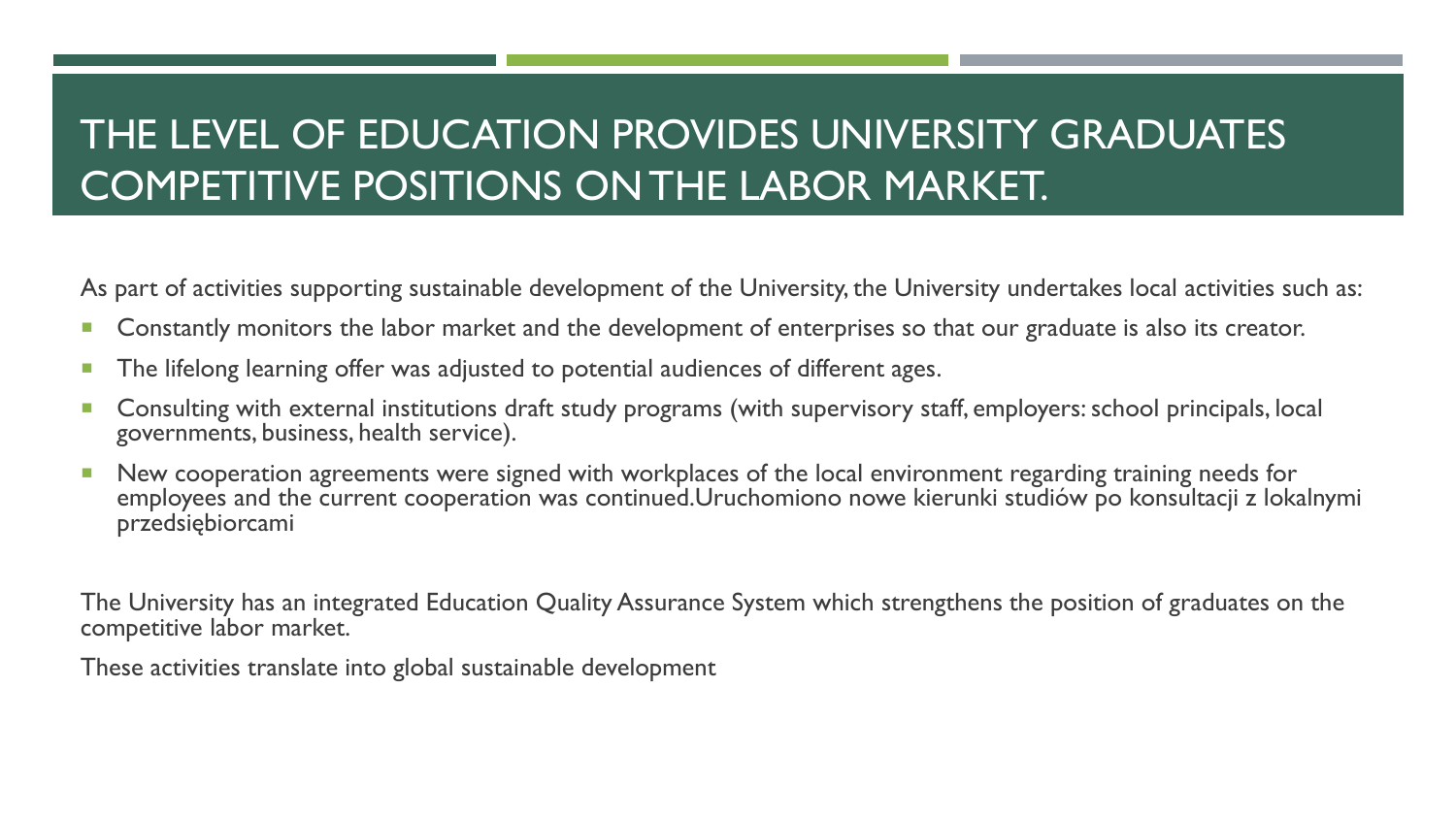#### THE UNIVERSITY FULFILLS AN OPINION-CREATING ROLE IN THE ENVIRONMENT AND A SIGNIFICANT ROLE IN CREATING THE PROCESSES OF INNOVATIVE DEVELOPMENT OF SOCIAL AND ECONOMIC ENTITIES YOUR ENVIRONMENT

- Teams were established to cooperate with partner schools, national and foreign universities as well as socioeconomic institutions, organized joint ventures with these partners and promoted the University
- **The University's representatives participated in the preparation of the Nowy Sącz City Development Strategy and** the Assessment of the Activity of the Nowy Sącz Commune.
- **The university cooperates with units of the socio-economic environment (local government, business, secondary** schools, etc.).
- Cooperation with Sandecja Municipal Sports Club (football) in the field of joint research. The Institute of Physical Culture of Sport carried out a joint research project "Effect of the sauna on the change in plasma volume, erythropoietin concentration and total hemoglobin mass".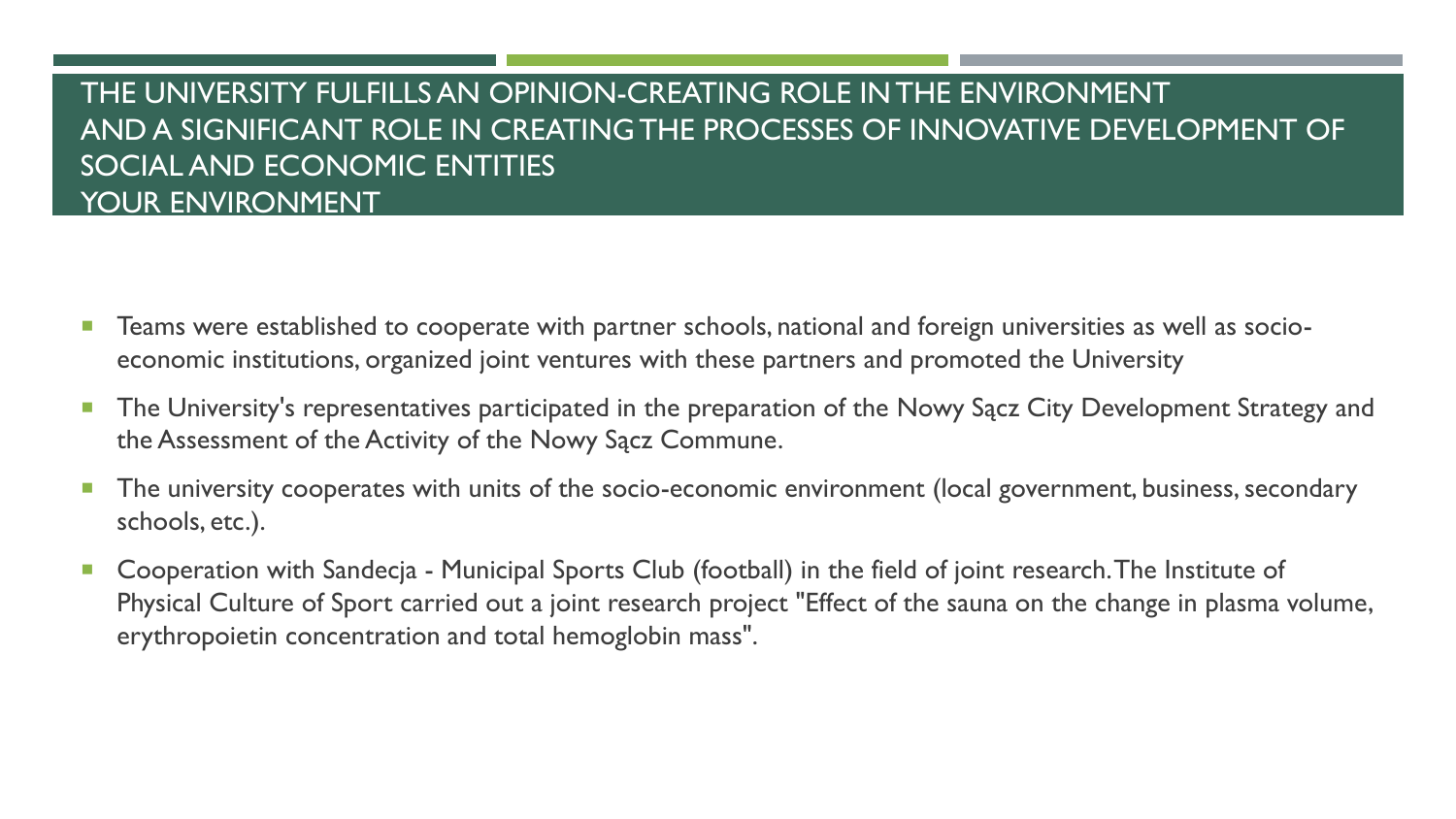### OWN RESEARCH STAFF ON RECOGNIZED ACHIEVEMENTS

- **The university supports the development of research emploees by financing research and development grants** under its Own Scholarship Fund.
- **The university finances doctoral theses and habilitation of employees.**
- **The amount of own funds allocated to financing own research was increased.**
- **Employment of own teaching staff was increased.**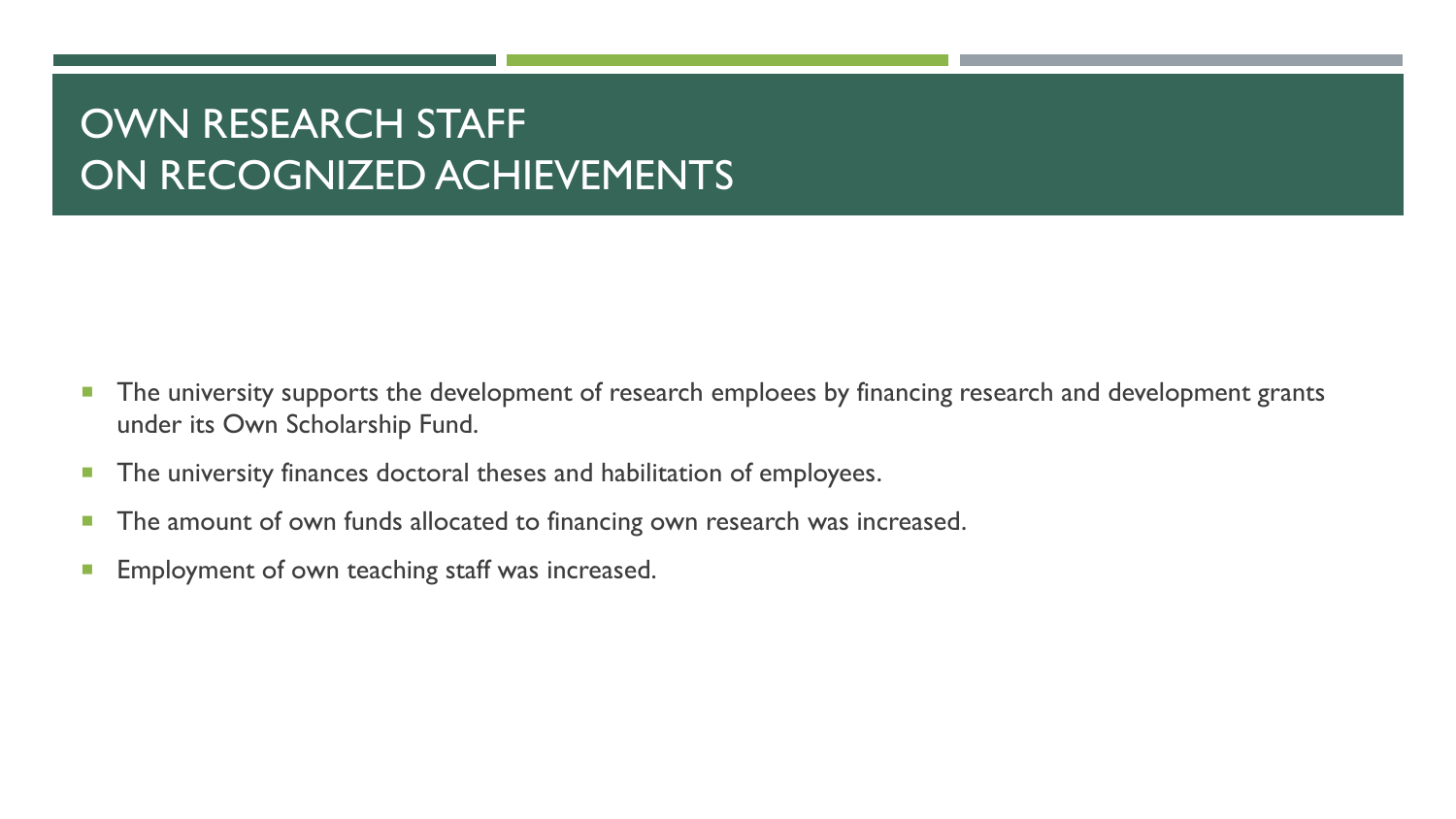### THE MATERIAL BASE OF THE UNIVERSITY PROVIDES THE GROWING RESEARCH AND EDUCATIONAL NEEDS.

- **In 2019, the Medical Simulation Center at the State University of Applied Sciences in Nowy Sącz was** opened. The main element of the designed building are simulation rooms that enable conducting classes with the use of advanced medical simulators in rooms similar to hospital rooms (Intensive Therapy Patient Room, HED Patient Room, Obstetrics and Neonatal Room with Intensive Therapy Room) and pre-hospital simulations (activities at home, field during transport - ambulance - ambulance simulator).
- Thanks to the subsidy obtained in the amount of PLN 2,575,000 and own funds invested in the amount of PLN 4,000,000 a facility with a usable area exceeding 820 m2 was created.

The Medical Simulation Center houses:

- 1) a medical emergency room with a simulator of a well-equipped ambulance and a SOR room, which will be used by students of the Medical Emergency Department
- 2) Monoprofile Medical Simulation Center for students of Nursing.
- The Medical Simulation Center will allow to recreate clinical situations in teaching laboratories, serving to improve the quality of education, primarily in the field of nursing

The project is implemented in partnership with Specialistic Hospital of the name Jędrzej Śniadecki in Nowy Sącz